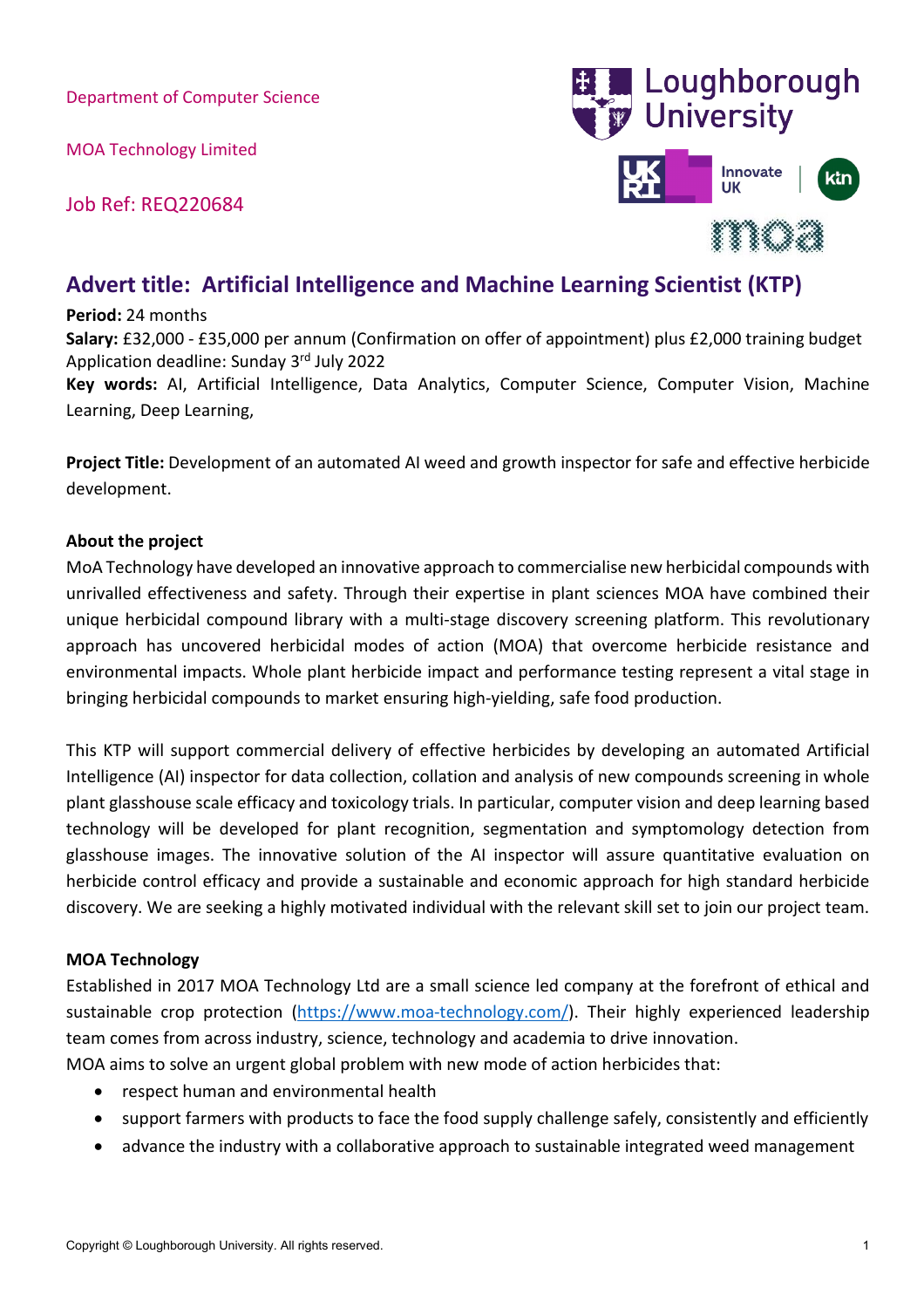This 24-month project between Loughborough University and MOA Technology Ltd is joint funded with UKRI Innovate UK.

# **Loughborough University**

Loughborough University is ranked in the top ten in the most recent Complete University Guide Guardian League Table and the Times Good University Guide. Its position as a research-leading university is confirmed through its recognition as one of the UK's Top-10 research-led universities in the most recent research excellence framework (REF 2014). It has been awarded a record of seven Queen's Anniversary prizes for its research impact to society and UK industry.

Loughborough University has outstanding research in science and engineering and world-class research facilities. Founded in 1974, the Department of Computer Science is part of the Loughborough University School of Science and was one of the first university computing departments established in Great Britain. The department has an excellent research record in AI, machine learning, robotics, computer vision, deep learning, data science, HCI, IoT, digital technologies, wireless sensor systems. with projects funded by UKRI Innovate UK, EPSRC, TSB, EU, NHS, Ministry of Defence, Home Office and our industry collaborators. In addition to our strong track record in fundamental research, a particular focus of our research is applied research aimed at supporting industry partners in creating both research and economic impact. A recent £100,000 upgrade of high-end GPU-based research computing facilities now complements a £9m investment in our purpose-built research and teaching space. The range of projects in this research area provide an excellent environment to support this project.

In joining the highly ranked Department of Computer Science the successful candidate will have access to a wide range of high-spec computing facilities including HPC, deep learning machines and workstations with the most recent high-performance GPUs and servers. They will also have full access to the selection of cutting-edge camera and vision systems within the department and fully instrumented AI-robotics laboratories.

# **About the KTP Associate Role**

The successful candidate will be a highly motivated individual with formal qualifications in computer science or related subjects at MSc/PhD level or BSc with required experience. They will have experience in computer vision, machine learning, deep learning and image processing methods including data cleaning and migration. Analytical by nature, the successful applicant will have excellent knowledge of analytical techniques with experience in algorithm and software development. Candidates should have demonstrable programming skills e.g. Python, C++ and experience in deep learning platforms (e.g. PyTorch, TensorFlow). They should have authored original work for technical reports, and demonstrate excellent presentation, written and oral communication skills. The Associate will effectively manage business leaders and stakeholders working with end-users in a fastmoving commercial environment to optimise and deploy prototypes alongside existing approaches.

The KTP Associate will be based primarily at the Company premises in the Magdalen Centre, Oxford Business Park, Oxfordshire OX4 4GA, and will also spend time at Loughborough University with the academic team. They will be managed by Prof. Baihua Li and supervised by Prof. Qinggang Meng and Dr Haibin Cai experts in machine learning, computer vision, robotics and artificial intelligence. The Associate will form an integral part of the MOA Technology research and development team, working closely with company partners and the MOA supervisory team. As a KTP Associate the successful applicant will have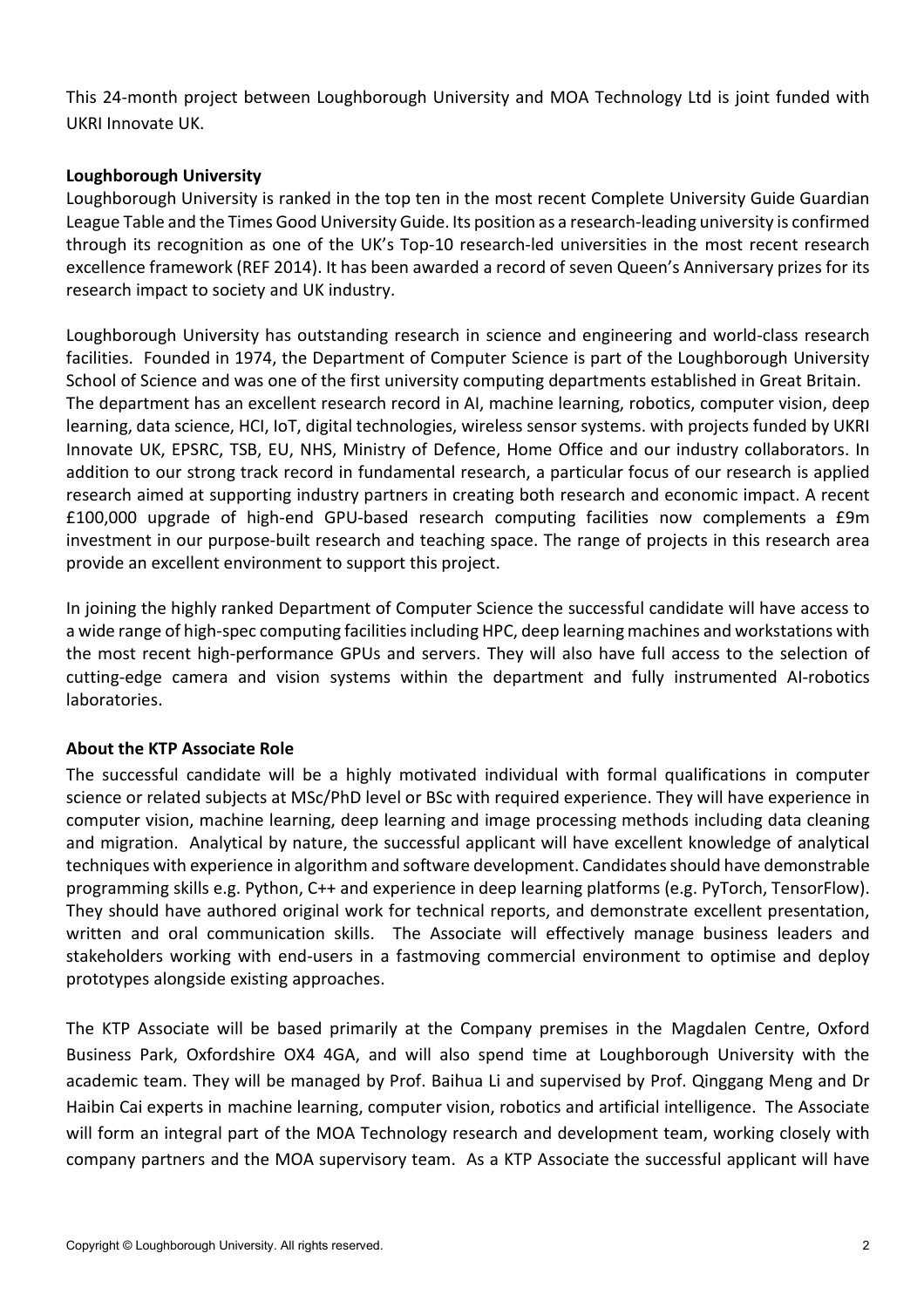access to a wide range of commercial, R&D and management training programmes as well as technical training resources and facilities at Loughborough University.

For information contact: Prof. Baihua Li. (B.Li@lboro.ac.uk)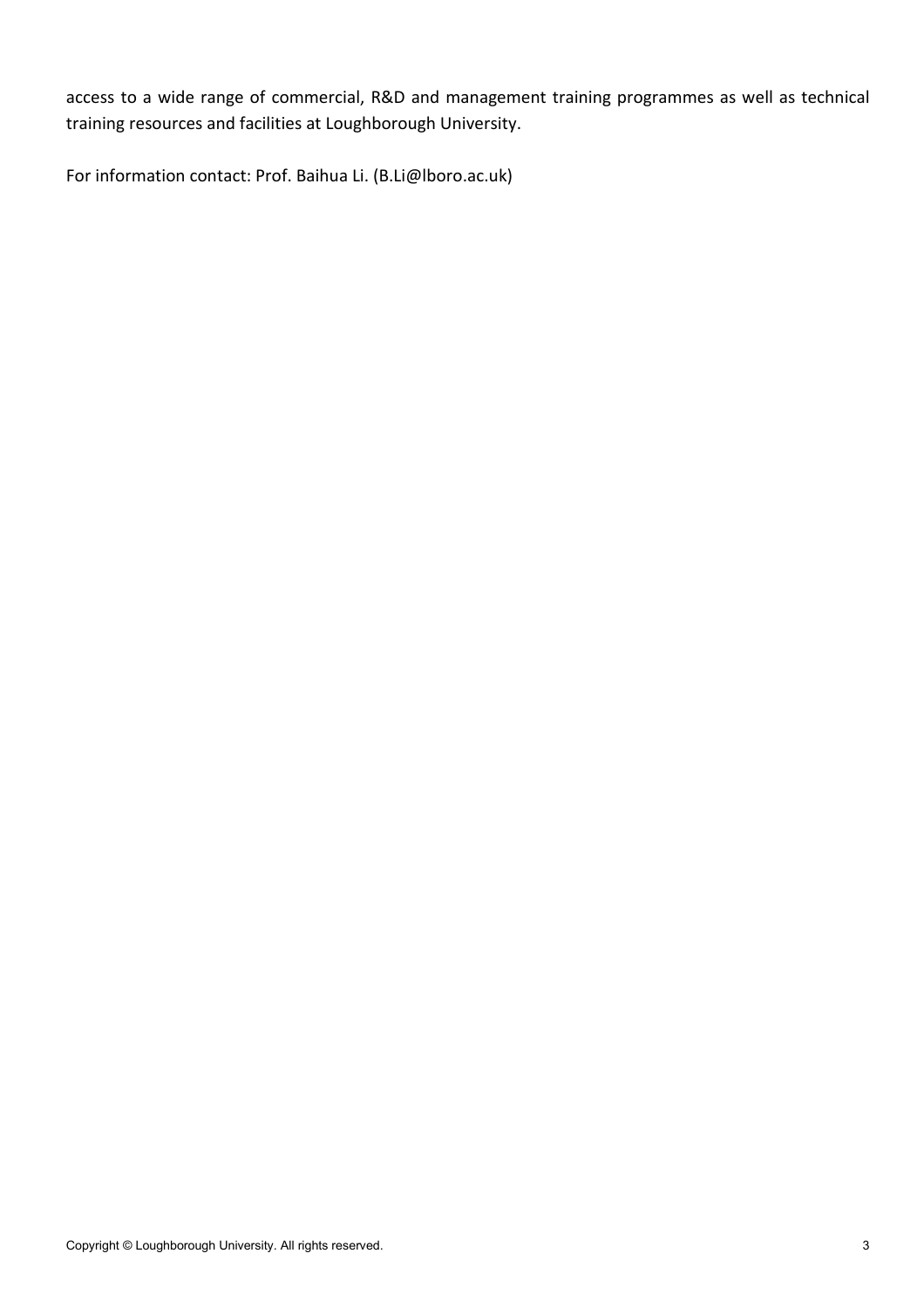# **Job Description and Person Specification**

### **Job Grade: Other**

### **Job Purpose**

The KTP Associate will:

- Work with stakeholders, including senior leaders, MOA commercial, sales and marketing functions, academic experts and MOA technical multi-disciplinary scientists, developing networks across the business to understand project requirements and deliverables.
- Develop understanding of the highly regulated herbicide industry and needs of current MoA customers.
- Determine technical scope, objectives, specification and opportunities for technology advancement.
- Experiment with complex artificial intelligence methods that consider the range and influence of independent variables, interactions and interdependencies.
- Develop novel artificial intelligence (AI) solutions to acquire and analyse high-quality data from herbicide-treated plants and controls.
- Assess available archived image data for suitability to analyse and detect treatment effects with the required specificity sensitivity and accuracy for the detection across the range of expected symptomologies.
- Develop deep-learning models, robust/fast learning algorithms, and databases/data warehouses satisfying quality performance indicators. Delivering protocols and workflows to enable testing and validation across future-users.
- Produce and deliver reports to the senior management team and employees across MOA business functions at different organisational levels.
- Provide training materials/workshops to MOA employees, collaborators and customers.

#### **Job Duties**

- Carry out the KTP project tasks and deliver the outcomes as outlined in the project work plan
- Manage the project and disseminate the findings to the project team
- Undertake KTP management training, as well as personal development training and courses as deemed necessary
- Write R&D reports, and present these at the Local Management Committee (LMC) meetings, as well as at national conferences and symposia with members of the project team
- Prepare research papers for publication in highly acclaimed learned journals, in line with the expected scholarly activities of the University Research Staff, and in accordance to the commercial sensitivity of collaborating companies
- Travel to Company clientele and to various other locations within the UK, and possibly overseas, as required
- To undertake such other duties as may be reasonably requested and that are commensurate with the nature and grade of the post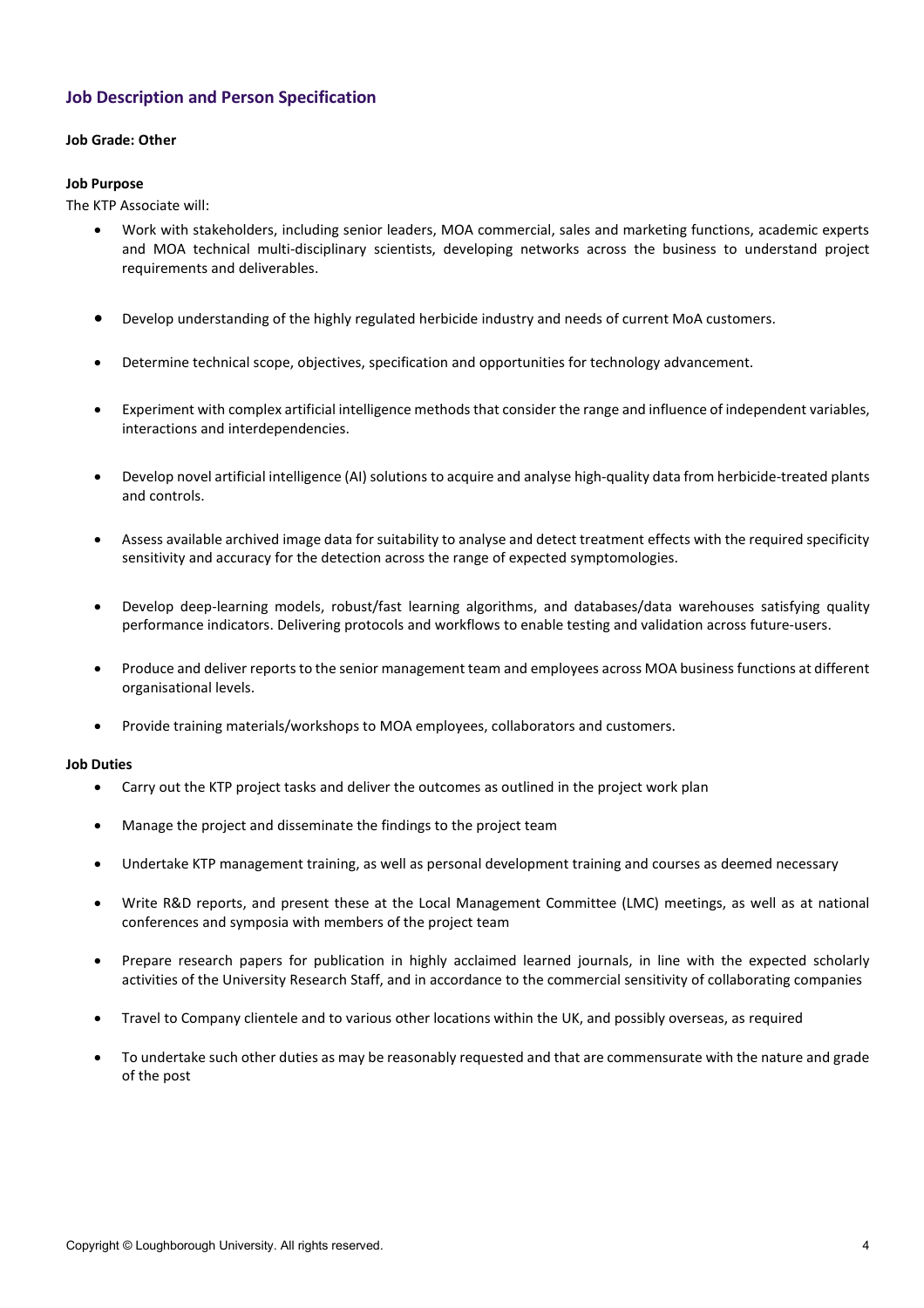### **Points to Note**

The purpose of this job description is to indicate the general level of duties and responsibility of the post. The detailed duties may vary from time to time without changing the general character or level of responsibility entailed.

Previous KTP associates or employees of MOA Technology Ltd are not eligible to apply for this KTP.

Applicants must have completed their last qualification (degree, masters, PhD) no more than five years before closing date.

#### **Special Conditions**

All staff have a statutory responsibility to take reasonable care of themselves, others and the environment and to prevent harm by their acts or omissions. All staff are therefore required to adhere to the University's Health, Safety and Environmental Policy & Procedures.

All staff should hold a duty and commitment to observing the University's Equality & Diversity policy and procedures at all times. Duties must be carried out in accordance with relevant Equality & Diversity legislation and University policies/procedures.

Successful completion of probation will be dependent on attendance at the University's mandatory courses which include Respecting Diversity and, where appropriate, Recruitment and Selection.

### **Organisational Responsibility**

Reports to the KTP Lead Academic: Professor Baihua Li (B.Li@lboro.ac.uk)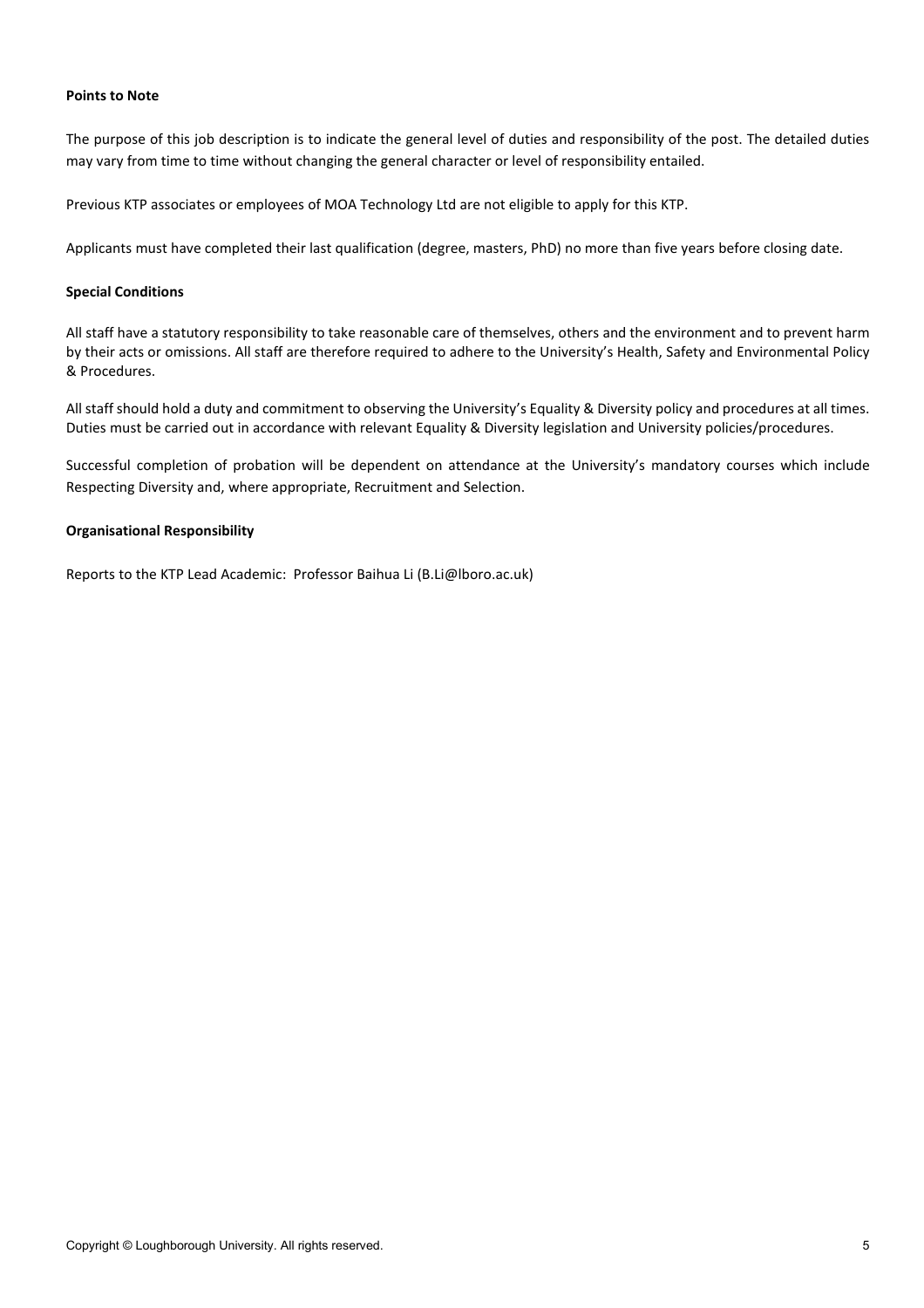# **Person Specification**

Your application will be reviewed against the essential and desirable criteria listed below. Applicants are strongly advised to explicitly state and evidence how they meet each of the essential (and desirable) criteria in their application. Stages of assessment are as follows:

- 1 Application
- 2 Presentation
- 3 Interview

### **Essential Criteria**

| Area                           | <b>Criteria</b>                                                                                                              | <b>Stage</b> |
|--------------------------------|------------------------------------------------------------------------------------------------------------------------------|--------------|
| Qualifications                 | MSc/PhD degree in Computer Science or related subjects, or BSc with required<br>experience                                   | 1,2,3        |
| Knowledge<br>and<br>Experience | Working experience in computer vision, machine learning, deep learning, and<br>image processing                              | 1,2,3        |
| Knowledge<br>and<br>Experience | Experience in algorithm and software development                                                                             | 1,2,3        |
| Experience                     | Authorship of original work, technical reports and presentations                                                             | 1,2,3        |
| Expertise                      | Demonstrable expertise in data analytics and machine learning methods and<br>strategies                                      | 1,2,3        |
| Skills and abilities           | Excellent programming language skills e.g. Python, C++ and use of deep<br>learning platforms (e.g. PyTorch, TensorFlow)      | 1,3          |
| Skills and abilities           | Ability to work both independently and as part of a team                                                                     | 1, 2, 3      |
| Skills and abilities           | Ability to communicate with a wide range of company and academic personnel                                                   | 1, 2, 3      |
| Skills and abilities           | Excellent communication / presentation skills                                                                                | 1,2,3        |
| Skills and abilities           | Excellent technical writing skills                                                                                           | 1, 2, 3      |
| <b>Training</b>                | Motivated to undertake KTP training modules and bespoke training as<br>appropriate for personal and professional development | 1,3          |
| Other                          | To observe the University Equal Opportunities policies at all times                                                          | 3            |

### **Desirable Criteria**

| Area                       | <b>Criteria</b>                                                                                                                                            | <b>Stage</b> |
|----------------------------|------------------------------------------------------------------------------------------------------------------------------------------------------------|--------------|
| Knowledge and<br>Expertise | Demonstrates knowledge and experience of state of the art deep learning -<br>based object recognition, segmentation and image classification               | 1,2,3        |
| Knowledge and<br>Expertise | Experience in carrying on theoretic study using mathematically sound<br>approaches.                                                                        | 1,2,3        |
| Knowledge and<br>Expertise | Ability to take part in collaborative activities and work with technical staff and<br>employees across different disciplines at all organisational levels. | 1,3          |
| Knowledge and<br>Expertise | Demonstrates application of skills and expertise to solving real-world<br>problems                                                                         | 1,2,3        |
| Experience                 | Experience of working in R&D project management                                                                                                            | 1,2,3        |
| Skills and abilities       | Proven track-record of engaging diverse stakeholders in a change programme                                                                                 | 1,2,3        |
| Attributes                 | Self-motivated with ability to meet deadlines and achieve technical objectives<br>at a high standard.                                                      |              |
| Qualifications             | Licenced to drive in the UK                                                                                                                                | 1,3          |